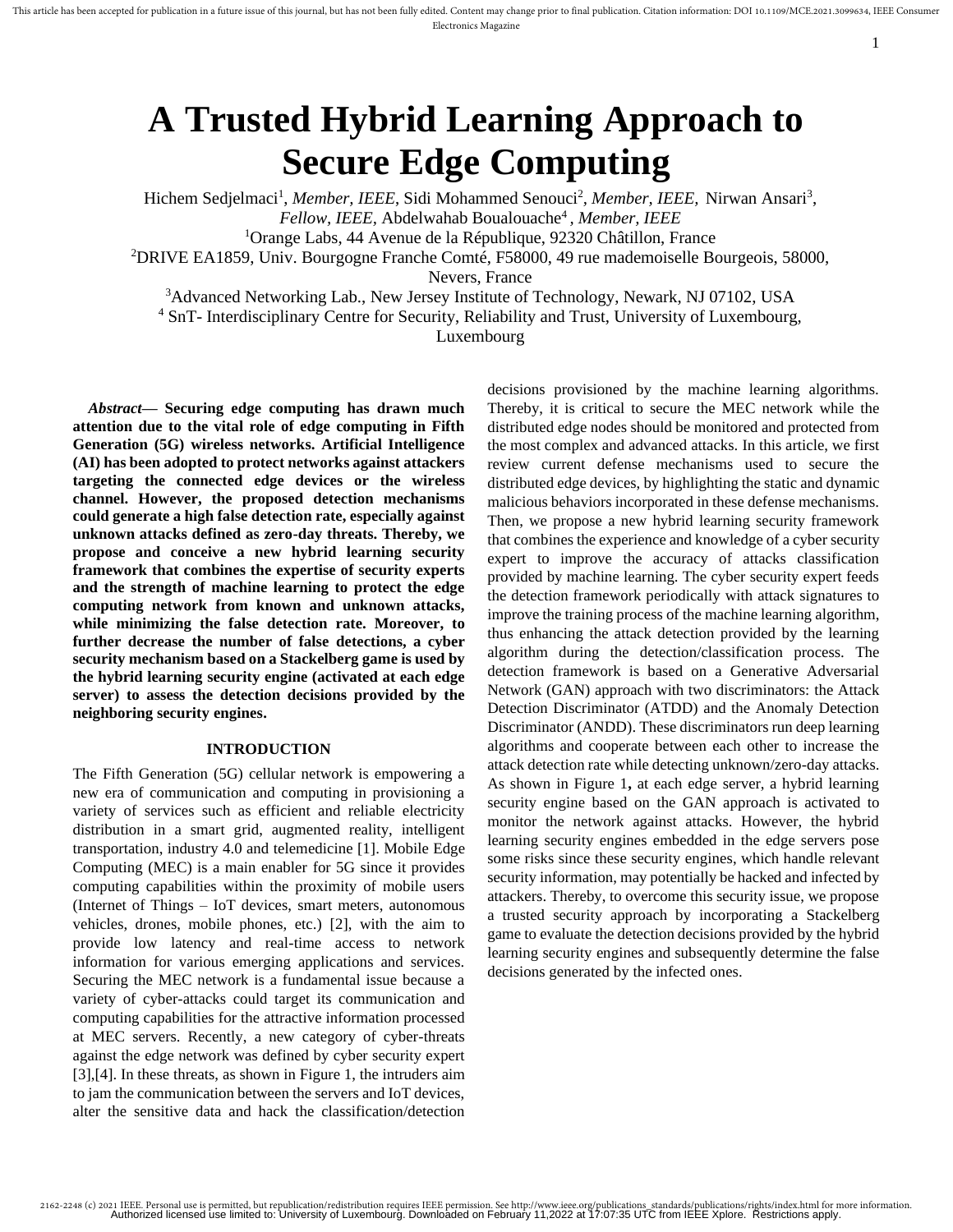

*Figure 1. Cyber-attacks targeting the edge devices.*

## **SECURITY AT THE EDGE: STATE OF THE ART**

Depending on the technique used to detect attacks targeting the edge, we can classify the current techniques of detecting attacks in the edge network into two classes based on the attack behaviors.

## *Detecting attacks with static malicious behaviors*

This detection technique relies on security rules for detecting attacks, where each attack's behavior exhibits certain signatures defined by the security expert. This technique detects only the attack that exhibits a static malicious behavior; however, the cyber-attacks that pose new threats and change their malicious behaviors frequently cannot be detected by this technique.

Baidya and Hewett [5] focused on securing the Software Defined Networking (SDN) based edge computing against network attacks. They addressed the security breaches caused by the flow rule attack, where the attacker targets a network switch by injecting false flow rules of routing. To mitigate the occurrence of this network attack, they developed a lightweight detection technique based on a set of attack signatures. The detection technique is activated at each SDN's edge controller to monitor and detect the flow rule attack.

Hassan *et al*. [6] proposed a distributed Snort-based Intrusion Detection System (IDS) to monitor and protect the cloud computing network and control system from Denial of Service (DoS) attacks. IDSs are activated at each server and collaborate with each other in a distributed manner to detect the distributed DoS attacks. They proposed a set of static rules related to the number of packets sent and dropped that should be conformed by the monitored nodes; when a node does not follow the rules, its behavior constitutes a DoS attack.

Cai *et al*. [7] developed a distributed signature-based attack detection to protect the metering infrastructure against false data injection attacks. They modeled the behavior of the attacks targeting the smart grid metering system with a set of signatures. The distributed IDSs based on attack signatures are activated at edge servers to detect the false data injection, while

a reputation system is used to evaluate the trust level of the smart grid collector systems.

*Detecting attacks with dynamic malicious behaviors*

In this kind of detection, a machine learning algorithm is used to monitor the dynamic misbehaviors executed by the cyberattack with the goal to detect attacks that have never been detected before by the signature-based detection technique, such as the zero-day threats. In the training phase, the algorithm aims to determine the distinguishable attack features and patterns with the purpose to detect new misbehaviors of cyberattacks during the detection/classification phase.

Chen *et al*. [8] developed an accurate attack detection framework based on a deep belief neural network to protect the transportation system empowered by MEC from internal and external attacks. The unsupervised learning algorithm aims to determine the new attack features of threats on the MEC servers in order to improve the detection rate. The attack models used during the experimentation phase correspond to the network attacks that change their misbehaviors frequently and dynamically.

Samy et *al*. [9] proposed a robust defense system based on a deep learning algorithm to protect the IoT devices from several types of zero-day attacks. The defense system is activated at each edge server to monitor the behavior of the distrusted IoT devices. According to their experimental results, their defense system exhibits a low reaction time and high accuracy detection. However, they did not propose a security strategy to protect the defense system against the internal and external attacks.

Subramaniam *et al*. [10] studied different deep learning algorithms deployed at the edge to secure a MEC network. According to their investigation, the automated learning attack features used by the deep learning algorithms could improve the detection rate significantly as compared to other machine learning algorithms such as random forest and one-class Support Vector Machine (SVM). However, they did not evaluate the performance of the algorithms with real data.

Wang *et al*. [11] analyzed the performance of the current IDSs based on machine learning algorithms deployed at the Internet of Things (IoT) edge. The performance of machine learning is evaluated in terms of three main metrics: detection accuracy, memory storage, and complexity. The purpose of this study is to embed the selected machine learning algorithm(s) with the IDS at the real edge server to secure the IoT network.

Table 1 summarizes the pros and cons of the edge security frameworks [5]-[10] based on the following security and network metrics: detection and false positive rates, computational overhead and memory storage. The detection and false positive rates correspond to the detection accuracy of security frameworks against the known and unknown attacks. The computational overhead represents the required cost of the security framework to achieve a high level of security, while the memory storage metric corresponds to the number of attack signatures and features required to detect the attacks accurately.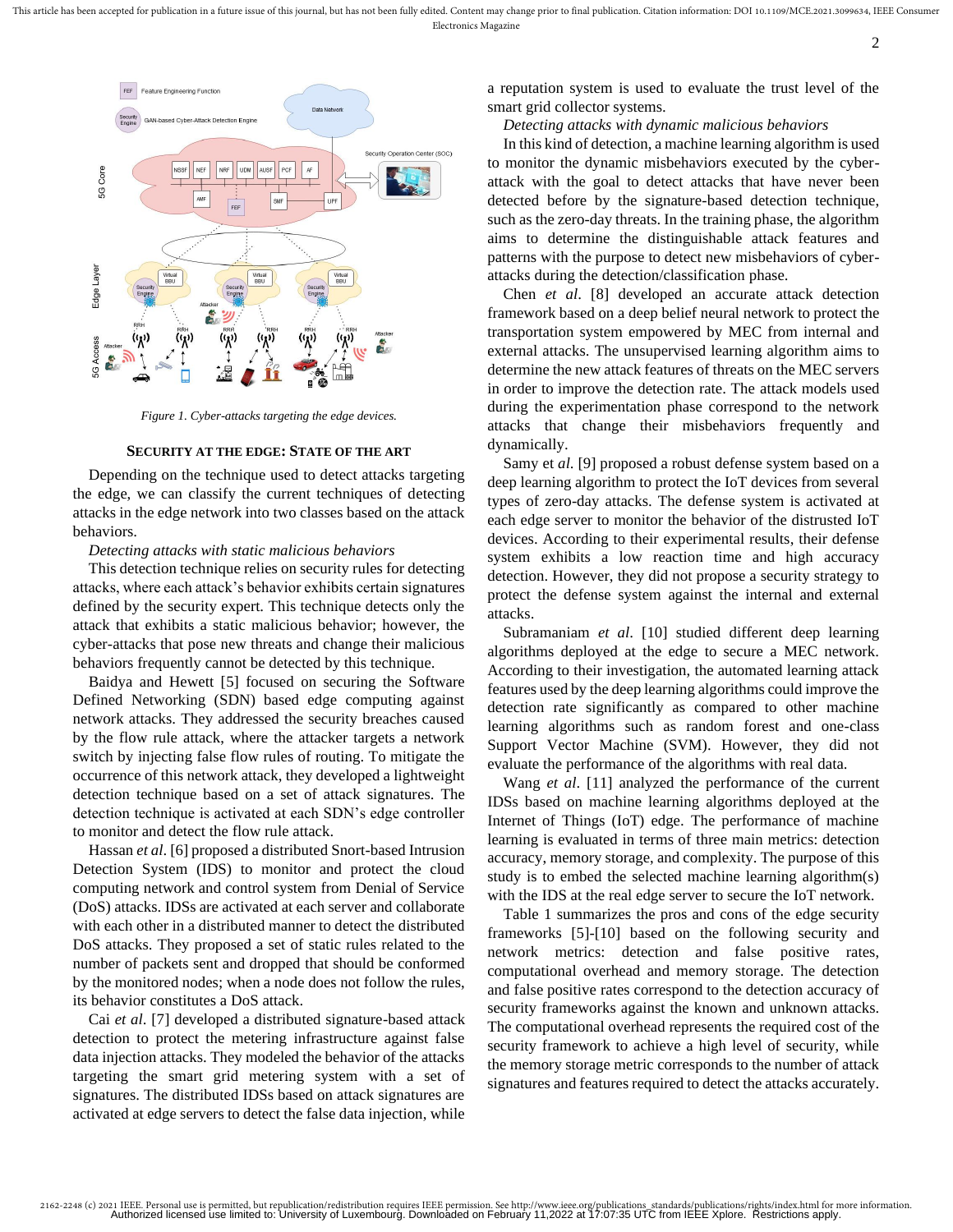This article has been accepted for publication in a future issue of this journal, but has not been fully edited. Content may change prior to final publication. Citation information: DOI 10.1109/MCE.2021.3099634, IEEE Consu Electronics Magazine

| Edge<br>security<br>frameworks    | <b>Detection</b><br>rate | <b>False</b><br>positive<br>rate | Computational<br>overhead | <b>Memory</b><br>storage |
|-----------------------------------|--------------------------|----------------------------------|---------------------------|--------------------------|
| Baidya et al.<br>[5]              | Low                      | Low                              | Low                       | Medium                   |
| Hassan et al.<br>[6]              | Medium                   | Medium                           | Medium                    | High                     |
| Cai et al $[7]$                   | Medium                   | Medium                           | Medium                    | High                     |
| Chen et al.<br>[8]                | High                     | Medium                           | High                      | Low                      |
| Samy et al.<br>[9]                | High                     | Meduim                           | High                      | Medium                   |
| Subramaniam<br><i>et al.</i> [10] | High                     | Medium                           | High                      | Medium                   |

*Table 1. Comparison among edge security frameworks*

Among the AI detection techniques that could be leveraged in the cyber security context for achieving high detection accuracy, i.e., high attack detection with a low false positive rate, the hybrid learning technique [3] seems promising. This technique combines the rules (signatures) defined by the cyber security expert and attack models obtained from the machine learning algorithm to increase the detection accuracy. In this context, there is a need to better understand the human-machine interaction in addressing the accuracy of attack detection with consideration of the network constraints such overhead, latency and memory storage.

Another security issue that has not been addressed in current works of edge computing security is the trustworthiness of the deployed security engines. In fact, a security engine that is activated at the edge could be infected by attacks, thus resulting in a false detection against the monitored target, i.e., categorizing a legitimate target as an attacker and vice versa. Therefore, it is mandatory to evaluate the trust level of a security engine against the detected attack.

# **A TRUSTED HYBRID LEARNING FRAMEWORK TO SECURE EDGE COMPUTING**

According to the meticulous investigation done on current security systems applied in MEC and this is among the first trusted hybrid learning framework to detect the most advanced attacks targeting the edge network. We design a security framework that defines engines embedded in each edge server to protect the MEC network from attacks. The main components of our trusted hybrid learning framework are detailed in the following.

## *Hybrid learning security framework*

As illustrated in Figure 2, the proposed framework is equipped with two main security engines: feature engineering function and GAN-based Cyber-Attack Detection Engine.



3

*Figure 2. Hybrid learning security framework*

*Feature Engineering Function (FEF)*: As shown in Figure 1, this software function should be deployed in the 5G core system. It focuses on determining the attractive feature vectors to be utilized by the attack detection engine. Feature determination relies on static and dynamic approaches. In a static approach, the cyber security expert feeds the feature engineering engine with feature vectors related to some identified attacks. Here, the security expert analyzes the security alerts generated by the centralized security monitoring system, Security Operation Center (SOC), and then defines a set of feature vectors related to the new attack pattern, i.e., zeroday threats. In a dynamic approach, the feature vectors are updated dynamically, i.e., without intervention of the security expert. Here, an unsupervised machine learning technique based on game theory is used by the FEF engine to determine the potential future attack behaviors and then identify the new features related to each zero-day attack. The security game is a non-cooperative game between the FEF located at the 5G core level and an attacker (located within the neighborhood of the security engine). Here, the action of FEF is to monitor the suspected targets (located within the same neighborhoods of the security engines) and the action of an attacker is to launch an attack against the neighborhood target. The purpose of this security game is to determine the state (Nash Equilibrium) at which the FEF monitors the target instigated by the attacker at the same time. In this case, the FEF identifies the attack features prior to the attack. Readers are referred to [12] for more details about the dynamic determination of features by using game theory.

*GAN-based Cyber-Attack Detection Engine:* This engine is mainly based on a hybrid learning approach to detect the attacks instigated within the MEC network as shown in Figure 1. The hybrid approach in the context of cyber security relies on a combination between the knowledge and expertise of the cyber security expert and the strength of machine learning detection and classification against attacks. As explained in the introduction section, the positive aspect of the hybrid learning approach is to achieve a high zero-day attack detection rate by using a robust machine learning algorithm, while the false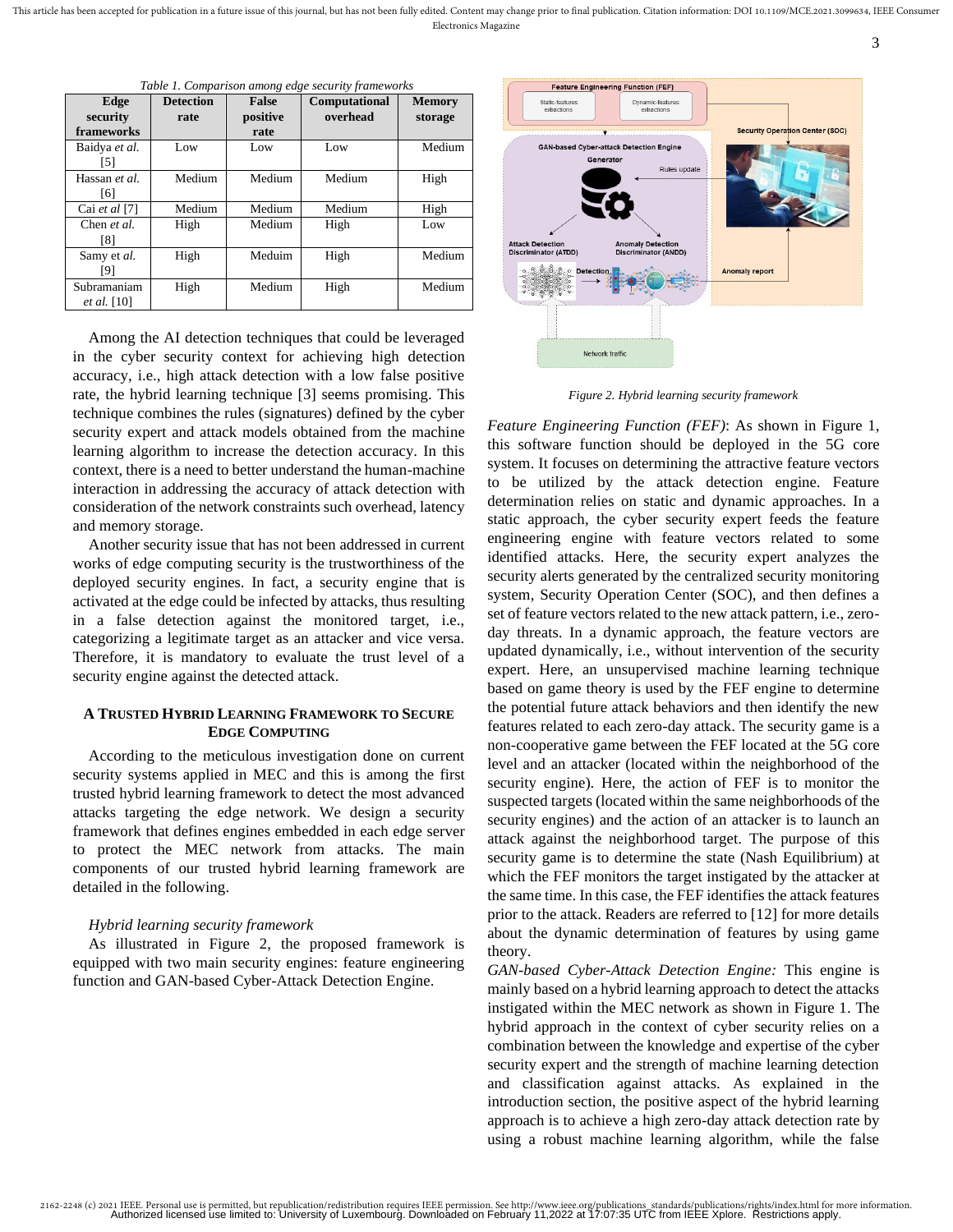positive rate is reduced with the help of the cyber security expert intervention. The cyber-attack detection engine is based on the Generative Adversarial Network (GAN) approach to monitor the feature vectors delivered by the feature engineering function and to detect/predict attacks. Our GAN-based Cyberattack detection engine consists of a generator and two discriminator systems: the attack detection discriminator (ATDD) and the anomaly detection discriminator (ANDD). GAN-based Cyber-attack detection engine is a closed loop system. The generator is based on a rule-based detection technique. The rule-based detection technique, executed at the generator system, corresponds to a set of attack signatures defined by the security expert, which are updated over time and depend on the number of suspected behaviors that are identified by the experts as possible attacks. An example of an attack signature could be the number of packets sent and dropped that are above certain thresholds to detect the Denial of Service (DoS) attack, where the packets sent and dropped are the relevant features. A set of attack signatures are stored in the signatures database of the generator.

In this cyber security context, the generator and discriminators cooperate between each other to increase the attack detection rate and reduce considerably the number of false positives. This cooperative detection is illustrated in Figure 2. The generator sends to the discriminators a list of attacks to be detected (with the related signatures) and then each discriminator extracts its required information. Specifically, in the pre-processing phase, ATDD extracts the values of features from the signatures and associates them with their corresponding labels while ANDD extracts only the values of features from the signatures without associating them with their labels. Afterward, discriminators execute the training process by using these feature values as inputs. ATDD runs a supervised multi-class deep learning algorithm [13] that builds the normal and attack patterns during the training process and then classifies the new incoming data as an attack or normal behavior during the classification/detection process according to the patterns determined in the training process. The normal and attack patterns obtained during the training process correspond to clusters of vectors related to each pattern. ANDD uses as inputs the outputs of ATDD and runs a deep convolutional generative adversarial network [14]. This discriminator also analyzes the network traffic to detect anomalies. If an anomaly is detected, ANDD first checks if it is also detected by ATDD. In the case of this anomaly only detected by ANDD, an alert message is sent to the security expert in order to update the attack signature data base, i.e., adding new attack signatures. The alert message includes attack features along with the type of attack. Note that the cyber security expert feeds the generator periodically with new attack signatures in order to improve the training process and hence to increase the attack detection rate. In addition, the security expert investigates the detection accuracy of ATDD against zero-day attacks with the goal to decrease the false positive rate. Note that zero-day attacks, detected by the discriminator, correspond to the attacks that are not defined in the signature database of the generator. We believe that the number of interventions of the security expert in our framework

keeps decreasing over time, since most of unknown/zero-day attacks will be identified, and more advanced attacks will take time to appear.

## *Stackelberg trust game*

The hybrid learning security engines based on the GAN approach embedded in MEC servers cooperate with each other by exchanging their detection decisions (i.e., attacks with the related signatures and features ) in order to detect accurately the new category of attacks, i.e., zero-day attacks. However, a hybrid learning security engine could be infected by the attacks and the infected security engine could convey false detection decisions to its neighboring engines; therefore, the accuracy detection of zero-day attacks is impacted, i.e., the increase and decrease of the false positive and detection rates, respectively. Thereby, to overcome this security issue, each hybrid learning security engine should monitor the trustworthiness of the detection decisions provided by its neighboring security engines with whom it collaborates. The interaction between security engines is modeled as a Stackelberg security game, where the hybrid learning security engine is the leader player and its neighboring security engines are the follower players. In the security game, we assume that almost all follower players are selfish and aim to impact the attack detection of the leader player by providing false detection decisions. In this noncooperative game, the leader player aims to maximize its utility with consideration of the best strategies undertaken by the follower players and vice-versa. In the Stackelberg game, the expected utility functions of the non-cooperative players depend mainly on the number of malicious hybrid-learning security engines that the leader player detects and the number of false detections that the leader player generates against the malicious follower players.

In the proposed Stackelberg security game, the leader player launches its optimal strategy for detecting the malicious hybrid learning security engine, by considering the best response of the follower's strategy. Furthermore, the malicious security engine executes its optimal strategy for providing a false detection decision, by considering the best response of the leader's strategy. Note that the best responses of the players' strategies are the total number of malicious hybrid-learning security engines that are detected accurately by the leader player and false detection decisions provided by the follower player without being detected by the security engines. Therefore, the optimal strategies of the non-cooperative players are determined by estimating the optimal state of the players defined as a Stackelberg Equilibrium (SE), which corresponds to the state when the follower and leader players respectively attack and monitor (by executing the hybrid learning security framework) the same target, i.e., the MEC server where the hybrid learning security engine is activated. We conclude that when SE is reached, the follower player executes a malicious behavior against the leader player by providing a false detection decision. In this case, the leader player categorizes the follower player as an attacker that injects a false detection during the decision-making process.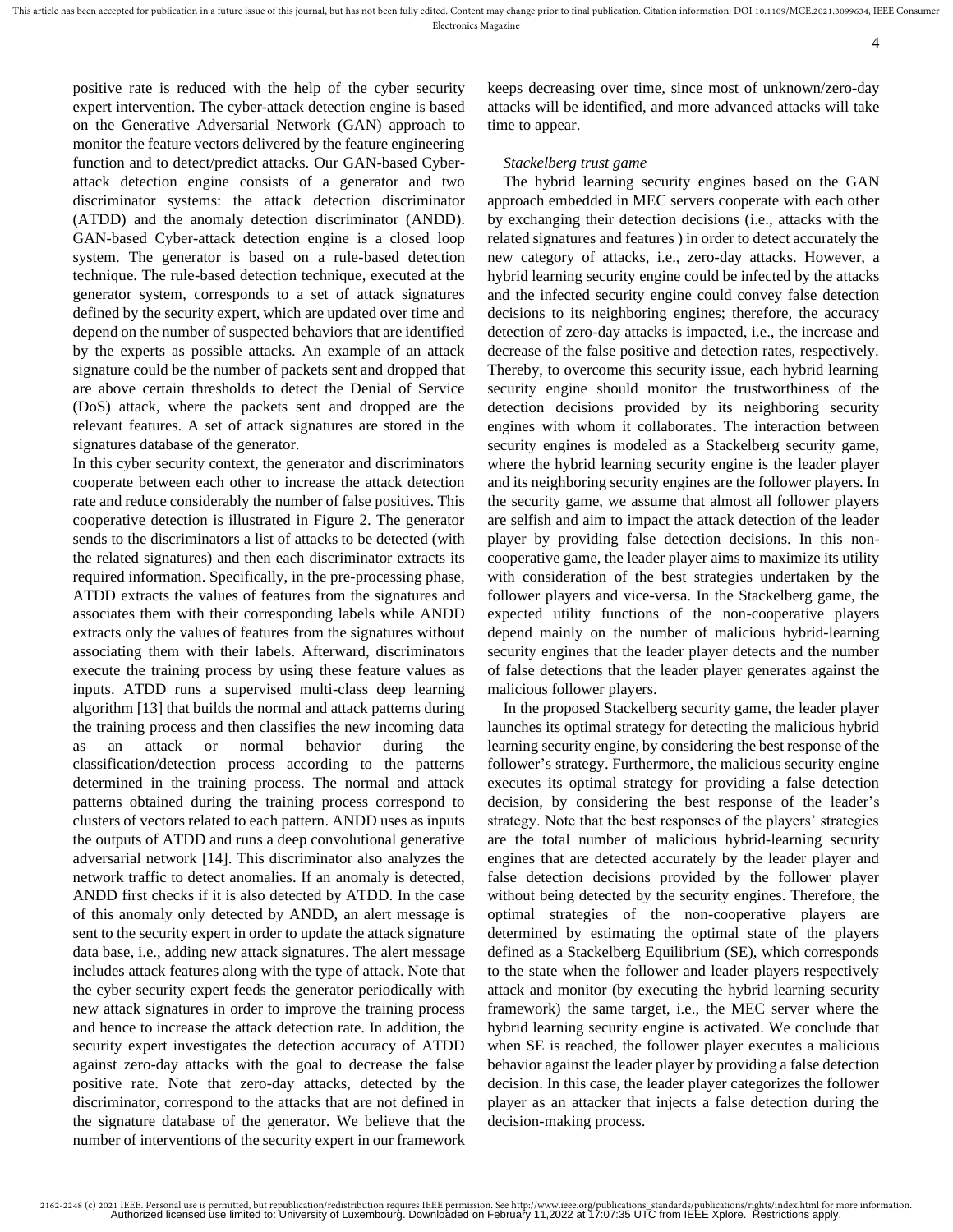#### **PERFORMANCE EVALUATION**

## *Experimental setup and security metric*

We use the dataset [15] to conduct the performance evaluation of the proposed trusted hybrid learning framework. This dataset has one type of normal traffic and 9 types of attack traffics. 175,341 and 82,332 are respectively the numbers of records in the training and testing/detection phases, where 49 features are defined. In our experiments, the deep learning algorithm of the employed GAN is composed of 5 hidden layers with 20 neurons in each hidden layer; the learning rate is equal to 0.2 and the number of iterations is equal to 150. In our training and detection phases, we use 4 types of attacks, namely, fuzzing, DoS, reconnaissance and Worms. Note that, in the testing/detection phase, the behaviors of these 4 types of attacks are not the same as those used during the training process. In our experiment, these 4 types of attacks in addition to the attacks that generate false detection decisions (executed by malicious hybrid learning security engines) correspond to the attack model that is used by the cyber attackers for executing distributed botnets and distributed DoS against the IoT edge network. In the security analysis, the security defense metric is computed to evaluate the number of cyber-attacks that are detected by the trusted hybrid learning framework and the number of false detections generated by the framework. The security defense rate is computed as the attack detection rate minus the false positive rate. To ensure the feasibility of the proposed security learning framework, the attack detection rate should be above 50%. The attack detection rate corresponds to the ratio of the sum of the number of new attacks that the deep learning algorithm has detected and the number of known attacks that the rule-based detection has detected to the total number of attacks launched against the edge network. The false positive rate depends on the number of false detection that the hybrid learning security framework generates, specifically against the zero-day threats.

## *Experimental results*

As shown in Figure 3, we analyze the detection and false positive rates of the proposed hybrid learning framework with respect to whether the Stackelberg trust game is activated or not. Here, we vary the number of hybrid-learning security engines that are activated at each edge server from 3 to 8, while approximately 1/3 of these distributed security engines are malicious, infected by the attackers. From Figure 3(a), it is apparent that the hybrid learning framework exhibits a high detection rate when the network attacks attempt to target the edge severs and in the worst case (i.e., approximately 1/3 of the eight edge servers are infected by the attackers) the detection rate is almost equal to 96%. However, from Figure 3(b), the false positive rate of the trusted hybrid learning framework is low as compared to the security framework that does not activate the Stackelberg trust game. This is attributed to the distributed security game that aims to analyze the decisions provided by the hybrid learning security engines and hence to identify the security engines that provide fake decisions in order to deceive the judgment of the cooperative trusted hybrid



learning security engines, i.e., detecting the normal node as an

False Positive Rate (%) (c) *Figure 3. Performance of the Stackelberg trust game: (a) detection rate, (b)* 

*false positive rate, and (c)ROC curve.*

As shown in Figure 4, we compare the performance of our trusted hybrid learning framework with current security framework [8] when applied to MEC networks. As explained earlier, the IDSs in [8] run the deep belief neural network algorithm to monitor and protect MEC from attacks. In this analysis, we assume that our hybrid learning framework and the security framework [8] are not infected. In the experimental study, we vary the amount of malicious traffic instigated by the attackers from 15% to 40% of the total traffic. As illustrated in Figure 4, the security defense rate of the proposed hybrid learning framework is high as compared to the current IDSs based on the AI algorithm. This result is attributed to two main reasons. First, the hybrid learning approach leverages the rulebased detection (defined by the security expert) to feed the learning algorithm with new and relevant training data, hence improving the attack detection rate. To reduce the false positive rate, specifically against zero-day threats, the cyber security expert interacts with the decisions of machine learning with the goal to correct the false detection and hence reduce over time the number of false positives that the algorithm generates. Second, the Stackelberg trust game reduces further the false